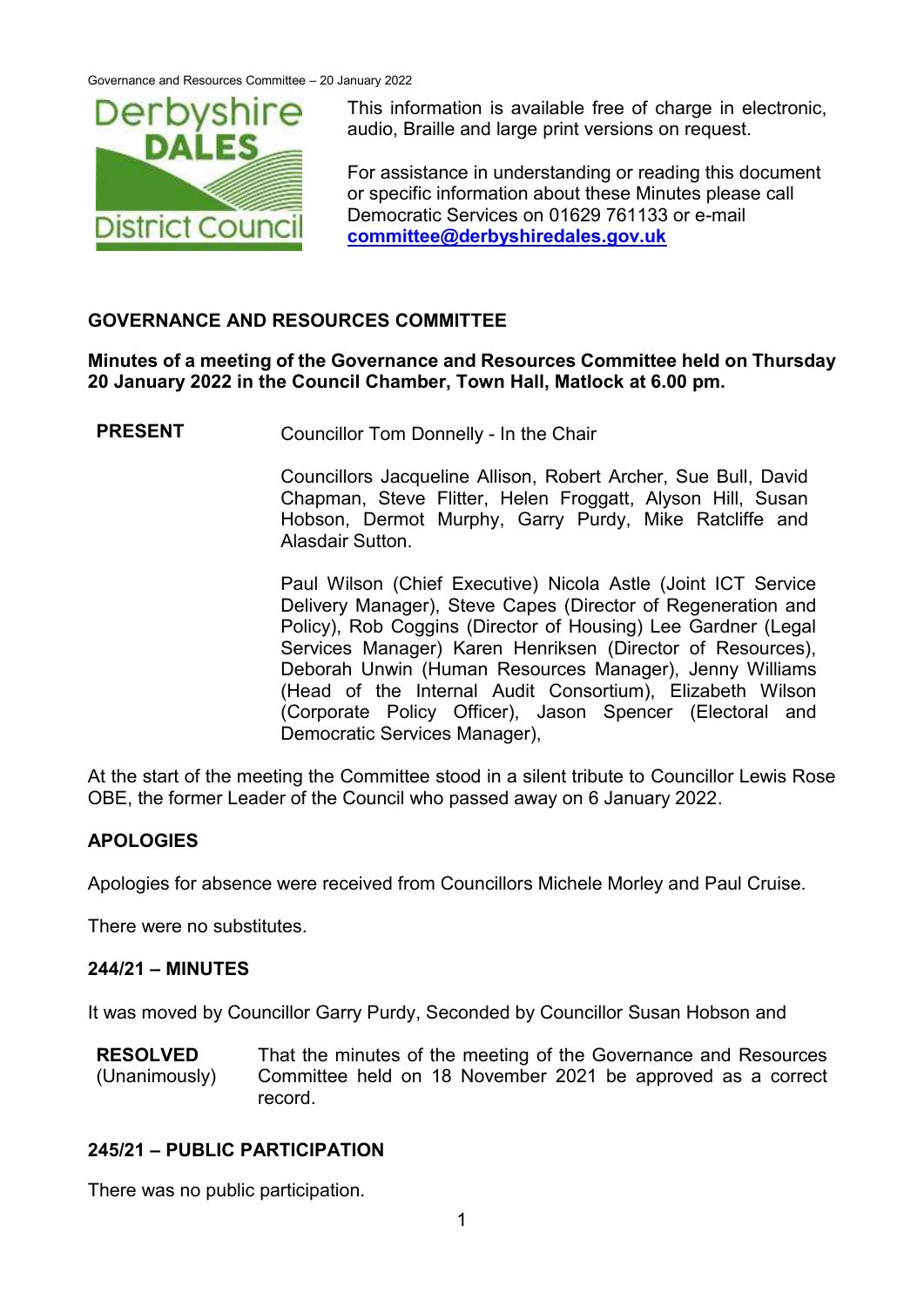# **246/21 – INTERESTS**

There were no interests declared

# **247/21 – HOUSING SUPPORT SERVICE**

The Committee received a report proposing changes to the housing support service. The report set out details of the Council's statutory duty to prevent and relieve homelessness within the District and how the Housing Support Service had delivered this duty through providing two full time tenancy support workers employed by Adullam Homes.

It was noted that tenancy support workers provided a range of interventions including help with budgeting/money advice, seeking help with complex issues including drug/alcohol and offending behaviour with the aim of helping tenants to stay in their tenancy and live independently, this in turn reduced repeat homelessness and the issues and cost associated with it. Demand for this type of service always exceeded capacity and waiting lists for support were typically high with the pandemic likely to increase demand.

The current arrangements with Adullam Homes cost £80,000 per annum and supported around 80 people per year. Whilst the service had performed well the report proposed that going forward the Council would provide its own in-house tenancy support service as the service could be delivered more cost effectively in-house by directly supporting the Council's homelessness team, reduce costs and lead to improvements in delivery. This approach would assist in removing additional pressures from the homeless team and make sure that vulnerable persons received direct targeted help as identified.

Negotiations had been ongoing with Adullam and it was expected that the current service would end on the 1st February 2022. It was proposed that the two staff employed by Adullam would become District Council employees in the Housing Service through the Transfer of Undertakings (Protection of Employment) Regulations 2006. It was confirmed that both staff were in favour of the change in provider/employer.

It was moved by Councillor Mike Ratcliffe, seconded by Councillor Susan Hobson and

**RESOLVED** (Unanimously) That the change in delivery of the housing support service be approved together with the transfer of two employees from Adullam Housing Association to the Council's employment with effect from 1<sup>st</sup> February 2022.

The Chairman declared the motion CARRIED.

## **248/21 – POLICY ON PROBATIONARY PERIODS**

The Committee received a report proposing the introduction of a new employment policy on Probationary Periods.

It was noted that there had previously been a probationary period in place but this had ended some time ago. Reintroducing the policy would require a change in the contracts of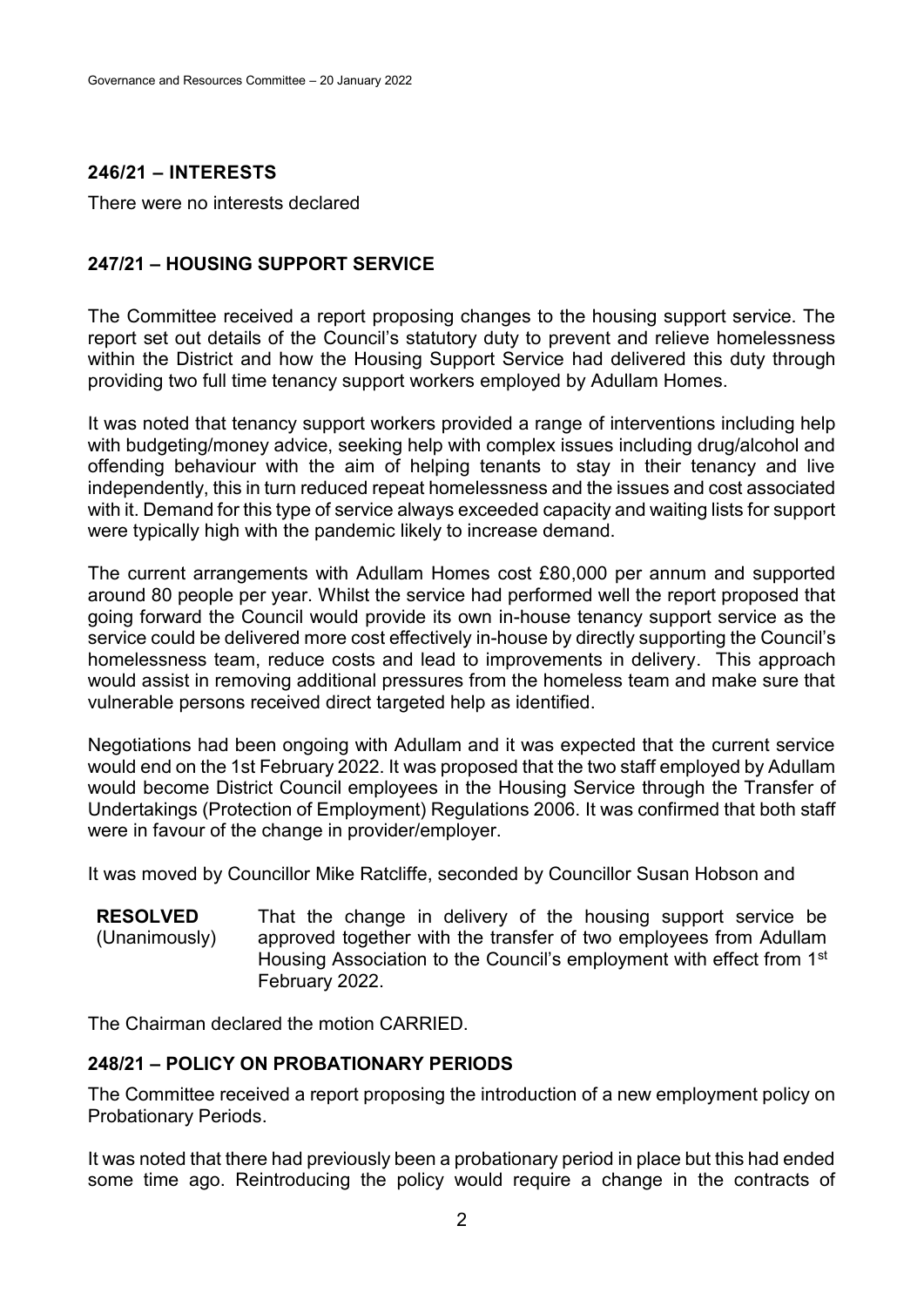Governance and Resources Committee – 20 January 2022

employment for new employees with managers accepting responsibility for formally reviewing progress and confirming successful completion of probationary periods. It was suggested that the policy could also be seen as an enhanced induction policy.

The proposed policy would require managers to formally assess new recruits in terms of performance, attendance and conduct at 3 months and 6 months following appointment. If there were unresolvable issues at 6 months then employment could be ended. It was the view of the Senior Management Team that there were sufficient measures in place such as recruitment and induction practises to make sure that it would be very rare that an employee would not complete their probationary period but it was felt that a policy was needed to make sure that the process was fair, cost effective and would help facilitate the recruitment of a more suitable candidate.

It was noted that, if needed, standards of required attendance, conduct and performance could be clearly identified and support given for improvement during the probationary period.

It was confirmed that once the draft policy and guidance notes were approved, changes to the policy statement would require approval at Committee with Corporate Leadership Team approving changes to the guidance notes. The Policy would then apply to all new employees from 1 February 2022.

It was moved by Councillor Steve Flitter, seconded by Councillor Sue Bull and

**RESOLVED** (Unanimously) That the Policy on Probationary Periods set out in the appendix to the report be approved.

The Chairman declared the motion CARRIED.

## **249/21 – CORPORATE PLAN 2020-2024 – PERFORMANCE 2020/21 AND PRIORITIES 2022/23**

The Committee considered a report setting out performance against the District Council's Corporate Plan targets since its adoption in March 2020. It provided details of the Outturn data for 2020/21 and progress during the first six months of 2021/22. The report highlighted where performance was strong, and identified where progress was unfortunately delayed by COVID-19. The report also set out a proposed set of Corporate Plan priority target areas for 2022/23, which would enable service planning and budget preparation to take place in good time for March 2022.

It was noted that this report had previously been included on the agenda to be considered at the Council meeting on 25 November 2021 unfortunately, due to the late hour, the meeting closed before reaching this item. This meeting of this Committee was the first opportunity for the report could be discussed to facilitate service planning and budget preparation in time for March 2022.

Overall, of the 44 Corporate Plan actions for 2020/21, for which data was available, were fully or partially achieved and, despite the challenges of Covid-19 throughout the year, 50% of the Corporate Plan Actions were fully achieved and progress made on all the remaining Corporate Plan actions.

Detailed outcomes for 2020/21 Corporate Plan Actions were set out in Appendix 1 but highlights included: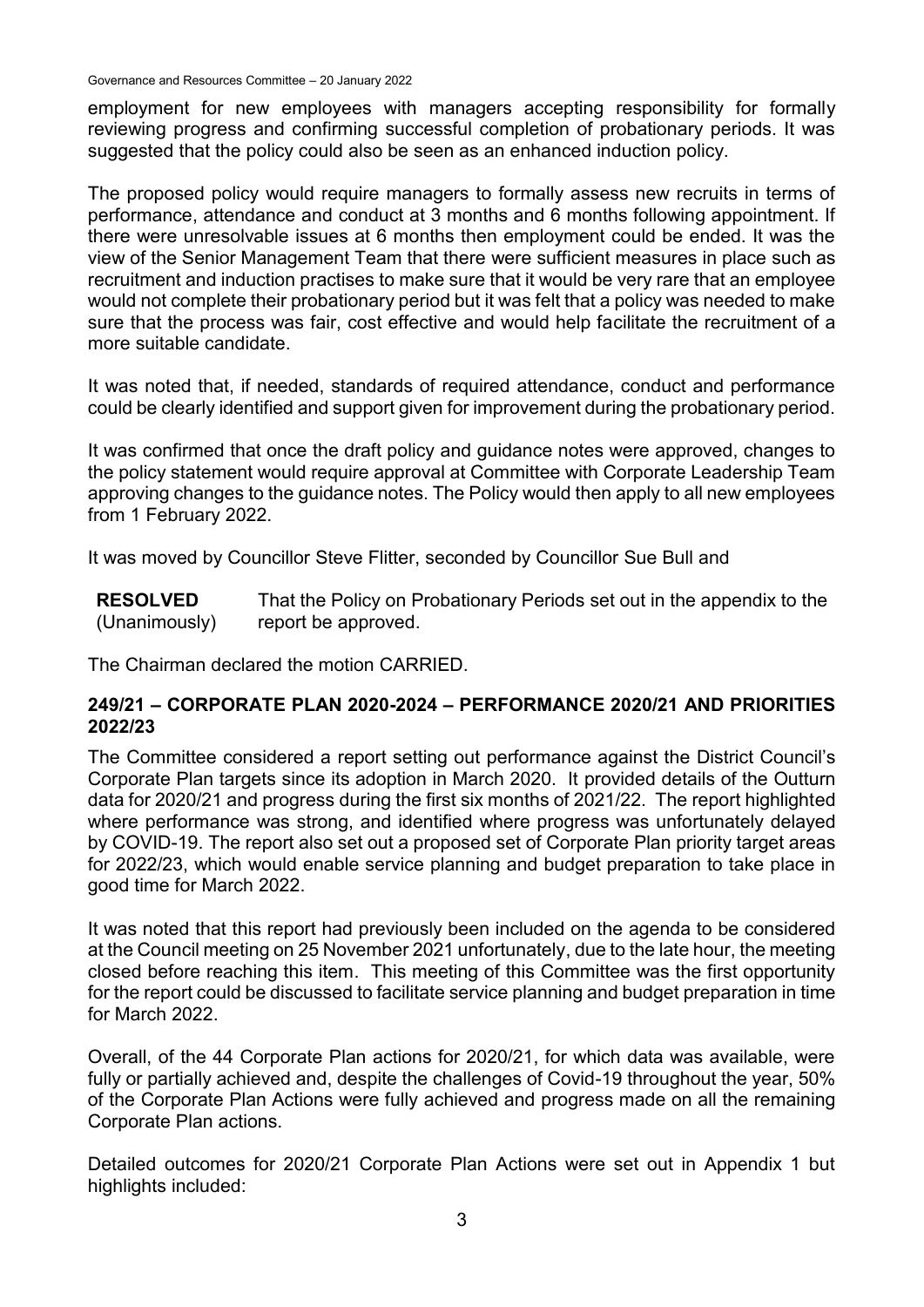- The introduction of an improved website home page with greater functionality and mobile access. This played a key role in maintaining and enhancing service delivery during the pandemic by providing a payment portal to expand payment options, and ensuring fully integrated payments were added to all online forms.
- Teams across the Council were redirected to support business survival during Covid lockdowns and the management and delivery of government grants. Approximately £70 million of business grants payments were made by the Council.
- Improved access to support for Residents and businesses was made available online, via our website. The number of fully trackable services were increased by 29 during the year and Covid specific support services such as information on government funding, testing centres and service arrangements were added in a timely matter.
- The Council provided £34,621 funding for projects that benefited the wider community despite there being a reduction in the number of activities carried out by community groups due to the pandemic.
- 27 Electric Vehicle charging points were provided across all four Derbyshire Dales market towns which exceeded plans for a minimum of one charging point per market town
- 75 adaptations were made to the homes of disabled people despite the impact of Covid on direct services. This exceeded the target of 50.
- Three Neighbourhood Plans were completed and were approved at referendum on 6th May 2021

It was moved by Councillor Sue Bull, seconded by Councillor Steve Flitter and

## **RESOLVED**

(Unanimously)

- 1. That the outturn of Corporate Plan targets and actions for 2020/21 be noted.
- 2. That progress during Quarter 1 and Quarter 2 against the Corporate Plan targets and actions for 2021/22 be noted.
- 3. That the Corporate Plan priority target areas set out in Section 3 of the report be adopted for 2022/23.
- 4. That a further report be presented to the Council budget setting meeting on 3 March 2022 with specific targets for each of the priority areas set out in Section 3 of this report.

The Chairman declared the motion CARRIED.

## **250/21 – ORGANISATIONAL HEALTH – KEY PERFORMANCE INDICATORS – MID-YEAR 2021/22**

The Committee considered a report summarising performance against the Council's 12 Key Performance Indicators for the first half of 2021/22. The report highlighted where the Council was performing strongly and identified areas for improvement.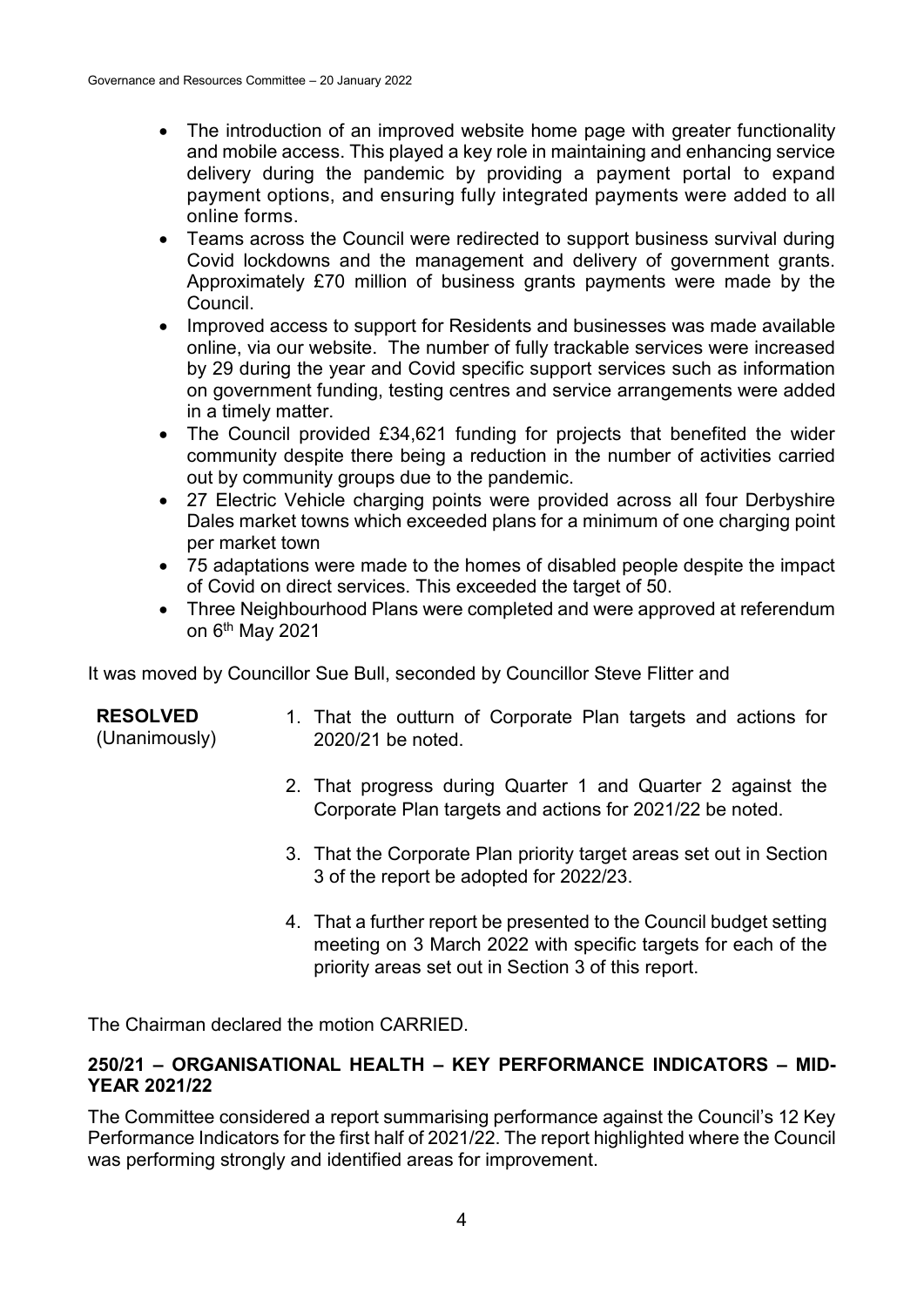Governance and Resources Committee – 20 January 2022

It was noted that this report had previously been included on the agenda to be considered at the Council meeting on 25 November 2021 unfortunately, due to the late hour, the meeting closed before reaching this item.

The report confirmed that 10 out of the 12 [83.3%] targets for which data was available were on track to be achieved during 2021/22. The Key Performance Indicators that were performing particularly strongly included:

- The % of homeless households seeking assistance from the Council, for whom this intervention helped resolve their situation were at 100%.
- Invoices paid on time was currently running at 99.06% with just 19 invoices paid late..
- The percentage of major planning applications determined in 13 weeks had exceeded its 75% target in both quarter one and two. In quarter two, 5 out of 6 major applications were determined within 13 weeks or an agreed Extension of Time period.
- Percentage of 'other' planning applications determined on time stood at 94% in quarter 2. This showed a significant improvement in performance from 89.7% at quarter 1.
- The speed of processing new claims for housing benefit and Council Tax support had a target of 24 days. This target had been achieved, with claims being processed in just 16.77 days as of Quarter two. The speed of processing notifications of changes in circumstances had a target of 8 days and at quarter 2, the speed was 5.08 days.

The target for the percentage of Council Tax collected within the year was 98.4%. At the end of Quarter two it was 61.4%. Although under-performing it was still expected to achieve the target by year end at the 61.4% collection rate at 30 September 2021 compared favourably to 60.6% in the previous year and 61.5% in September 2019.

The average number of working days lost due to sickness absence per FTE employee per annum was targeted at 9 days; per quarter the target was 2.25 days. At Q2 the level was higher the target of 3.7 days and it was therefore anticipated that performance would not recover before the end of quarter 4. It was noted that Covid-19 related sickness absence were not included in these figures.

It was moved by Councillor Susan Hobson, seconded by Councillor Mike Ratcliffe and

**RESOLVED** (Unanimously) That Quarter 1 and 2 performance against the Key Performance Indicators for 2021/22 be noted

The Chairman declared the motion CARRIED.

## **251/21 – TRANSFORMATION OF SYSTEMS TO SUPPORT MEMBER SERVICES AND GOVERNANCE**

The Committee considered a report informing Members of the options available to transform the Council's democratic services function by procuring a technological solution to improve the professional image of the authority in respect of governance and transparency.

The report highlighted some of the risks apparent in the existing arrangements which were administratively heavy and inefficient. It was proposed that an 'off the shelf' solution for committee management would resolve the inefficiencies of the service, mitigate risks, and support Members and officers to move to a modern way of delivering democracy.

It was moved by Councillor Mike Ratcliffe, seconded by Councillor Jacqueline Allison and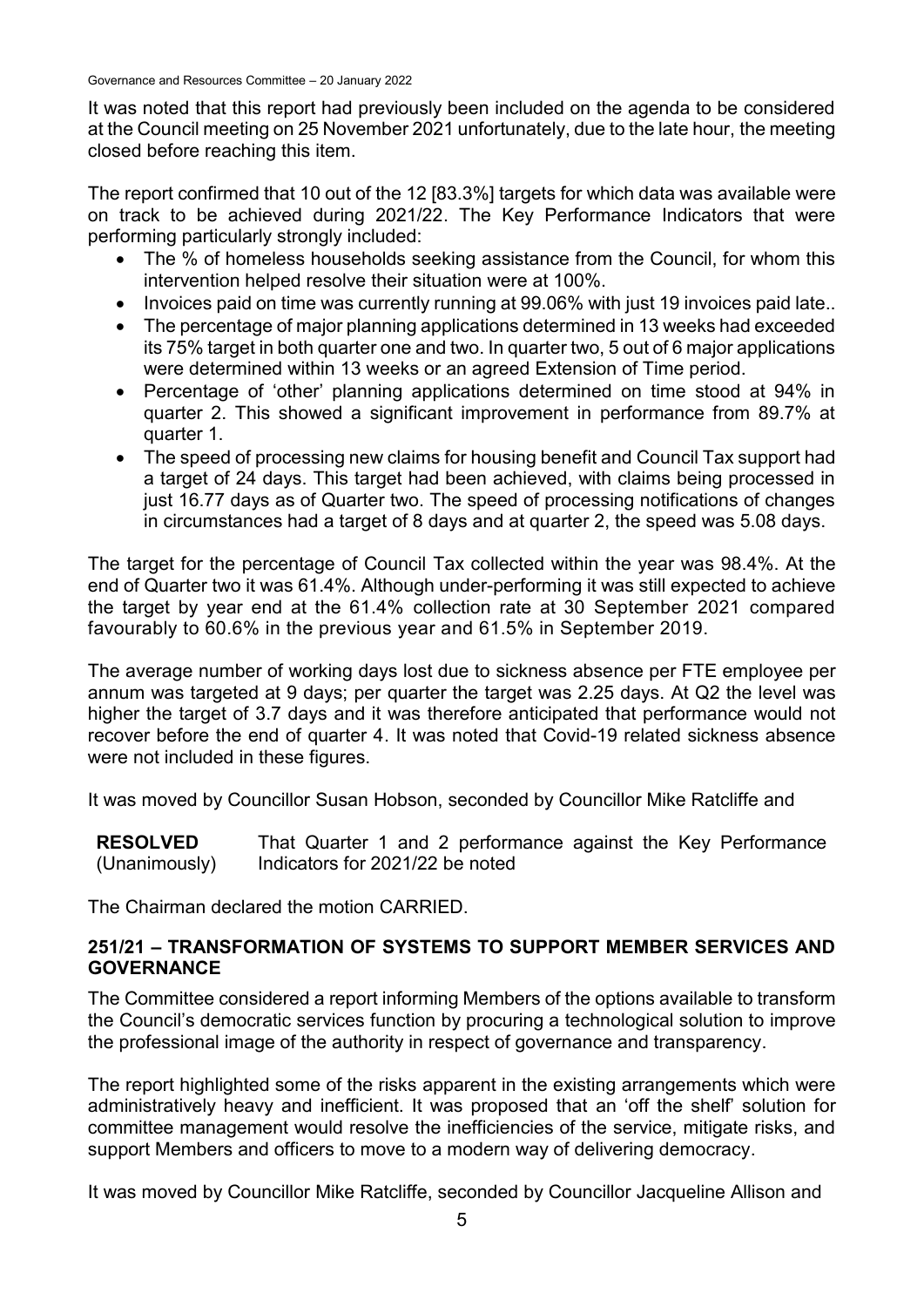#### **RESOLVED** (unanimously)

- 1. That the purchase of a Committee Management System at a cost of up to £20,000 be approved.
- 2. That £20,000 be included in the proposed capital programme for 2022/23 (to be considered at the Council Meeting on 3 March 2022) for the purchase of a Committee Management System to be funded from the Revenue Grants Unapplied Reserve using Electoral IER grant funding and that Council be recommended, from 2023/24 onwards, to allocate ongoing additional revenue funding of £11,050 p.a. for annual support for a fully hosted solution.
- 3. That the procurement of a Committee Management system be made through the G-Cloud 12 Procurement Framework.

The Chairman declared the motion CARRIED.

#### **252/21 – FEES AND CHARGES FOR 2022/23**

The Committee considered a joint report of the Directors of Resources, Community and Environmental, Regulatory and Corporate and Customer Services setting out recommendations in respect of fees and charges for 2022/23 in relation to Community and Environmental Services, Corporate and Customer Services and Regulatory Services.

It was confirmed that in recent years fees and charges had generally been increased by an amount that slightly exceeded inflation rates at the time. This approach generated higher levels of income in real terms (assuming no significant customer resistance) and contributed towards the Council's corporate savings target. It was noted that, as the Consumer Price Index (CPI) stood at 3.1% in October 2021 and rose to 4.2% in November 2021, most fees had been increased by around 3.1% to 4.5% even though inflation stood at 5.4%. Where officers believed that an increase of 3.1% to 4.5% would not be appropriate, an explanation was provided in the report.

It was moved by Councillor Garry Purdy, seconded by Councillor Susan Hobson and

- **RESOLVED** 1. That the fees and charges recommended in Appendices 1 13 of the report be approved and implemented with effect from 1 April 2022.
	- 2. That it be noted that fees and charges for Clean & Green team would be reviewed as part of the Clean & Green review and any amendments recommended as part of the review would be referred to the relevant Council meeting to approve changes.

**Voting**

**For 12 Against 0 Abstained 1**

The Chairman declared the motion CARRIED.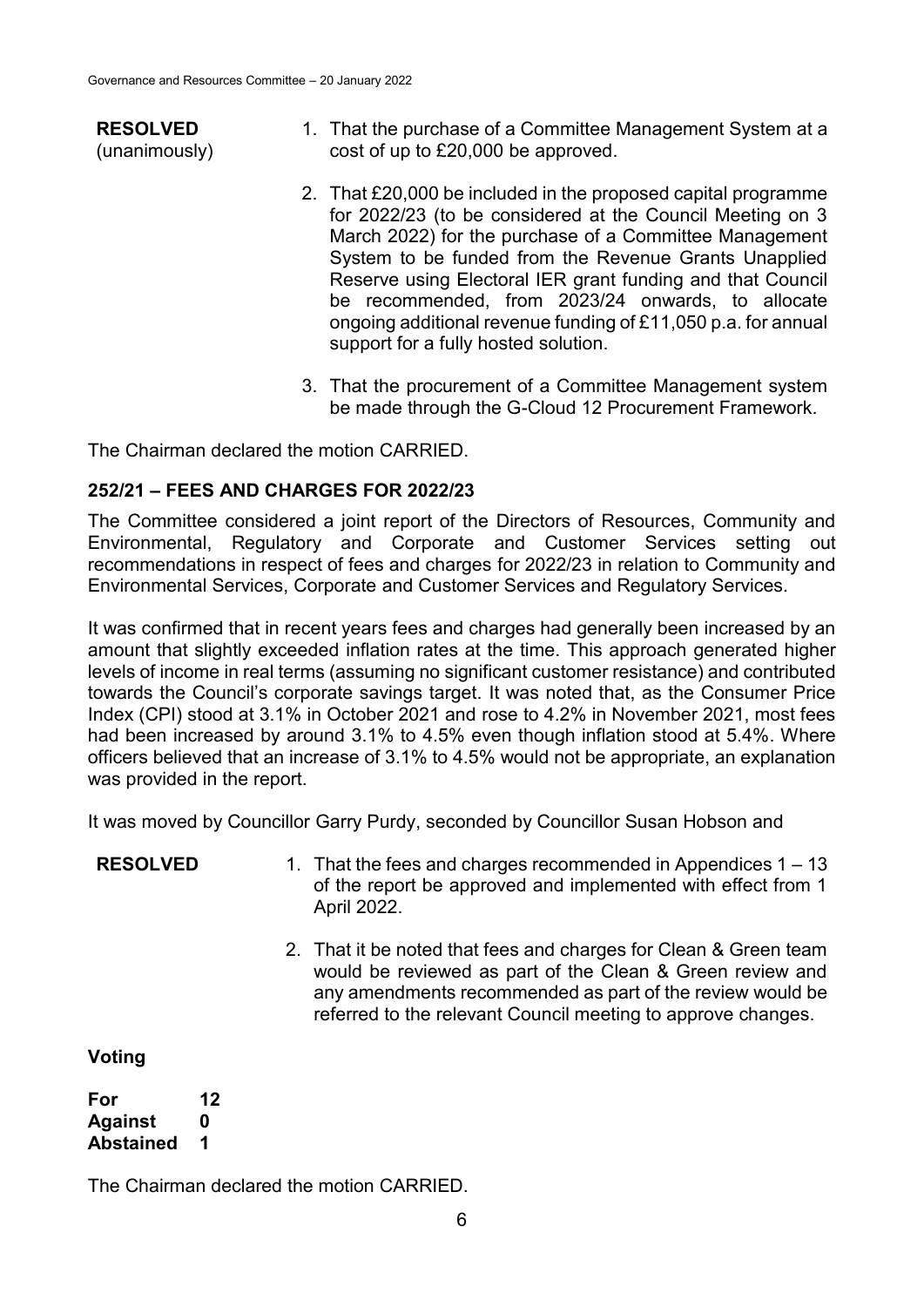## **253/21 – RESIDENTS ONLINE PANEL SURVEY RESULTS**

The Committee considered a report setting out the results of the Derbyshire Dales residents' survey undertaken in October/November 2021. Alongside the quantitative results of the survey the report provided Members with a summary of qualitative responses and made recommendations about the results and ongoing actions.

Four different methods of gathering data were used; Face to Face interviews (focused on under 35 year olds), a postal survey of randomly selected addresses, a questionnaire link sent to Online Panel members, and an open survey promoted largely via social media. The same questions were used for each of the different surveys. A copy of the questions asked in the survey were set out in Appendix 1 of the report and a copy of the detailed Residents Survey report for the Face to Face and Postal survey was set out in Appendix 2.

The Residents Survey was undertaken throughout October and November 2021 and resulted in a total of 1,818 responses which was made up as follows:

- 1,066 Postal Survey
- 180 Face to Face Interviews
- 201 Online Panel Responses
- 371 Online Survey Responses.

The following responses and recommendations were made to address issues raised through the survey:

- Waste/bins it was acknowledged that the waste contract had failed to deliver expectations. To address these valid concerns, an Independent Review of the waste contract was being undertaken and the findings of the Review would be c considered by the Council.
- Communications it was recognised that, during last year's waste contract problems in particular, the Council's communications did not always provide the information residents wanted. Whilst communications were timely and frequent, the information provided did not, and could not, answer residents' valid questions regarding bin collections. The Council was working with the contractor to implement in-cab technology to give Officers (and therefore residents) 'live' information on bin collections in future.
- Planning in seeking to balance the needs of the district as a whole with those of individual residents, the Council was unlikely to be able to satisfy all residents all the time. However whilst the Council had a track record of engaging and communicating well with residents on some local development proposals, it was recognised that this good practice could be deployed in other cases too.
- Parking charges In the latter part of 2021, the new Pay by Phone payment system was introduced to help improve the payment process for visitors and residents. In 2022, the Council would be reviewing the fees and charges structure for its car parks.
- Litter Whilst not all of the verges across the district were the responsibility of the Council, over the last year the Council has been reviewing the frequency and standards of service delivered by its Clean & Green team, including the maintenance of verges. This work was almost complete and would be presented to Members in the coming months.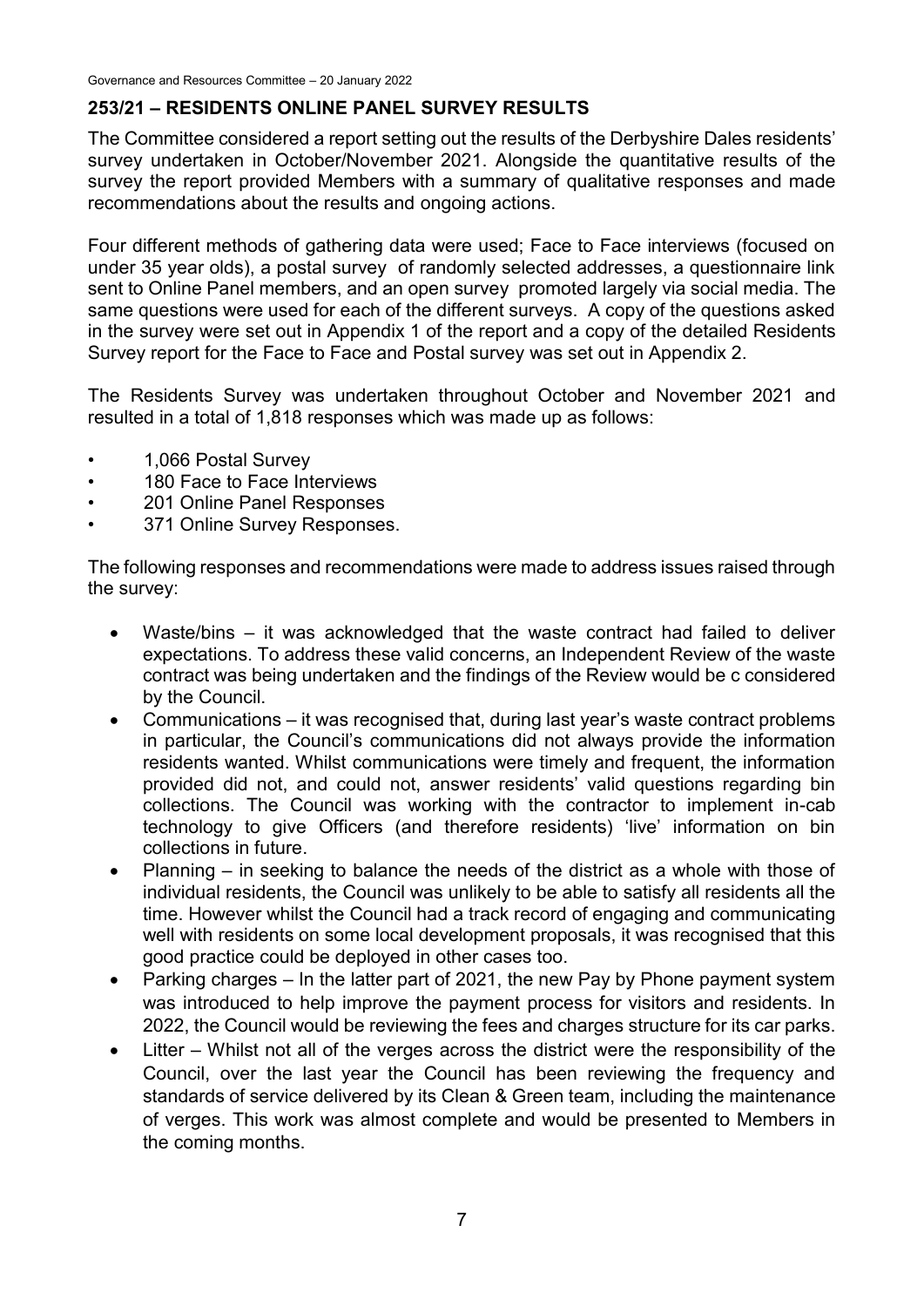Governance and Resources Committee – 20 January 2022

 Speeding traffic, potholes, road works, highways matters – these comments would be passed to Derbyshire County Council as the organisation responsible for providing these services

It was moved by Councillor Jacqueline Allison, seconded by Councillor Helen Froggatt and

| <b>RESOLVED</b><br>(Unanimously) | 1. That the results of the Residents Survey completed in<br>October/November 2021 be noted.                                     |
|----------------------------------|---------------------------------------------------------------------------------------------------------------------------------|
|                                  | 2. That qualitative data summarised from the Residents Survey<br>be noted.                                                      |
|                                  | 3. That the areas for attention, set out in Section 19 be reflected<br>as actions in Service plans 2022/23, to be considered by |

The Chairman declared the motion CARRIED.

## **254/21 – EXTERNAL REVIEW OF INTERNAL AUDIT – ACTION PLAN PROGRESS**

Council on 3rd March 2022

The Committee considered a report setting out progress made in respect of implementing the recommendations arising from the external review of internal audit.

The Public Sector Internal Audit Standards required that the internal audit service must have an external review at least every 5 years. An external review of Derbyshire Dales District Council's Internal Audit Service was undertaken In May 2021. Although the results of the review were positive and the service was deemed to be compliant with the Standards, some recommendations were made to help aid further improvement of the service. The report provided details of progress made to date in implementing these recommendations.

It was moved by Councillor Steve Flitter, seconded by Councillor Dermot Murphy and

**RESOLVED** That the report be noted.

(Unanimously)

The Chairman declared the motion CARRIED.

## **255/21 – PROGRESS UPDATE ON THE 2021/2022 INTERNAL AUDIT PLAN**

The Committee considered a report providing an update in respect of the 2021/2022 Internal Audit Plan. The report includes a summary of internal audit reports issued since the last meeting of this committee and an update on the implementation of internal audit recommendations.

Three reports had been issued one with Substantial Assurance, one with Reasonable Assurance and one relating to the Waste Collection Service with Limited Assurance. It was noted that the full internal audit review report on the waste contract would be reported to a future meeting of the Community & Environment Committee, along with the outcome of the Independent Review.

It was moved by Councillor David Chapman, seconded by Councillor Alyson Hill and